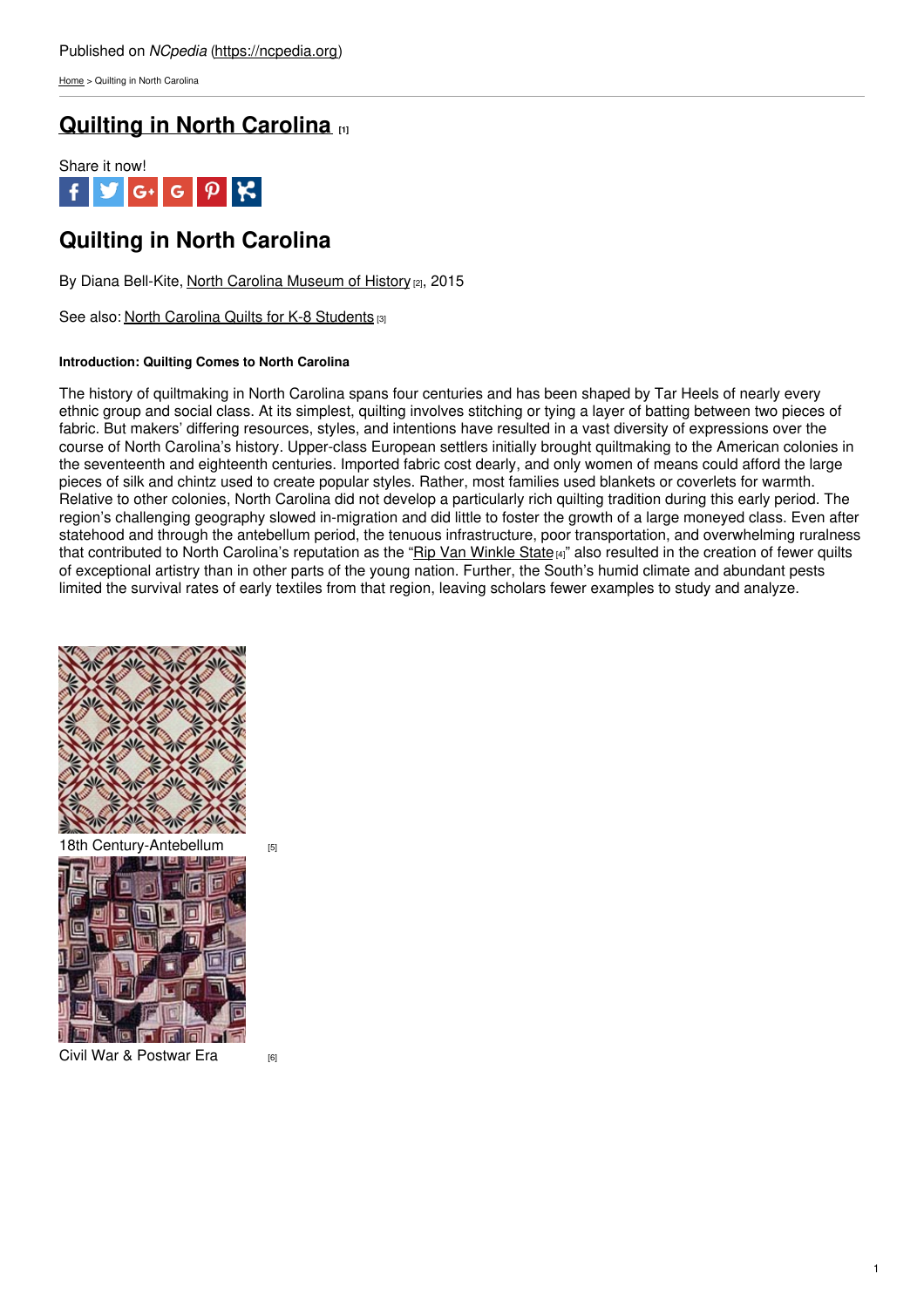

[1880s-1920s](https://ncpedia.org/quilting-part-iii-1880s-1920s) [7]



Great [Depression](https://ncpedia.org/quilting-part-iv-great-depression) [8]

20th [Century](https://ncpedia.org/quilting-part-v-20th-century-and) & Revival [9]



21st [Century](https://ncpedia.org/quilting-part-vi-21st-century-and) & Beyond [10]

Quilting Part I: 18th Century to [Antebellum](https://ncpedia.org/quilting-part-i-18th-century) Era<sub>[5]</sub> Quilting Part II: Civil War & [Postwar](https://ncpedia.org/quilting-part-ii-civil-war-postwar) Era<sub>[6]</sub> [Quilting](https://ncpedia.org/quilting-part-iii-1880s-1920s) Part III: 1880s to 1920s [7] Quilting Part IV: Great [Depression](https://ncpedia.org/quilting-part-iv-great-depression) [8] Quilting Part V: 20th [Century](https://ncpedia.org/quilting-part-v-20th-century-and) & 1970s Revival<sup>[9]</sup> Quilting Part VI: 21st [Century](https://ncpedia.org/quilting-part-vi-21st-century-and) & Beyond<sub>[10]</sub>

## **North Carolina Quilts Audio Tour**

The North Carolina Museum of History has recorded audio tours of a number of the quilts that are included with this article series. Visit this link to find and listen to the [playlist](https://www.youtube.com/playlist?list=PL2pN1beRTrtRpPbSvKD-JNrmZF0CfWKoc).[11]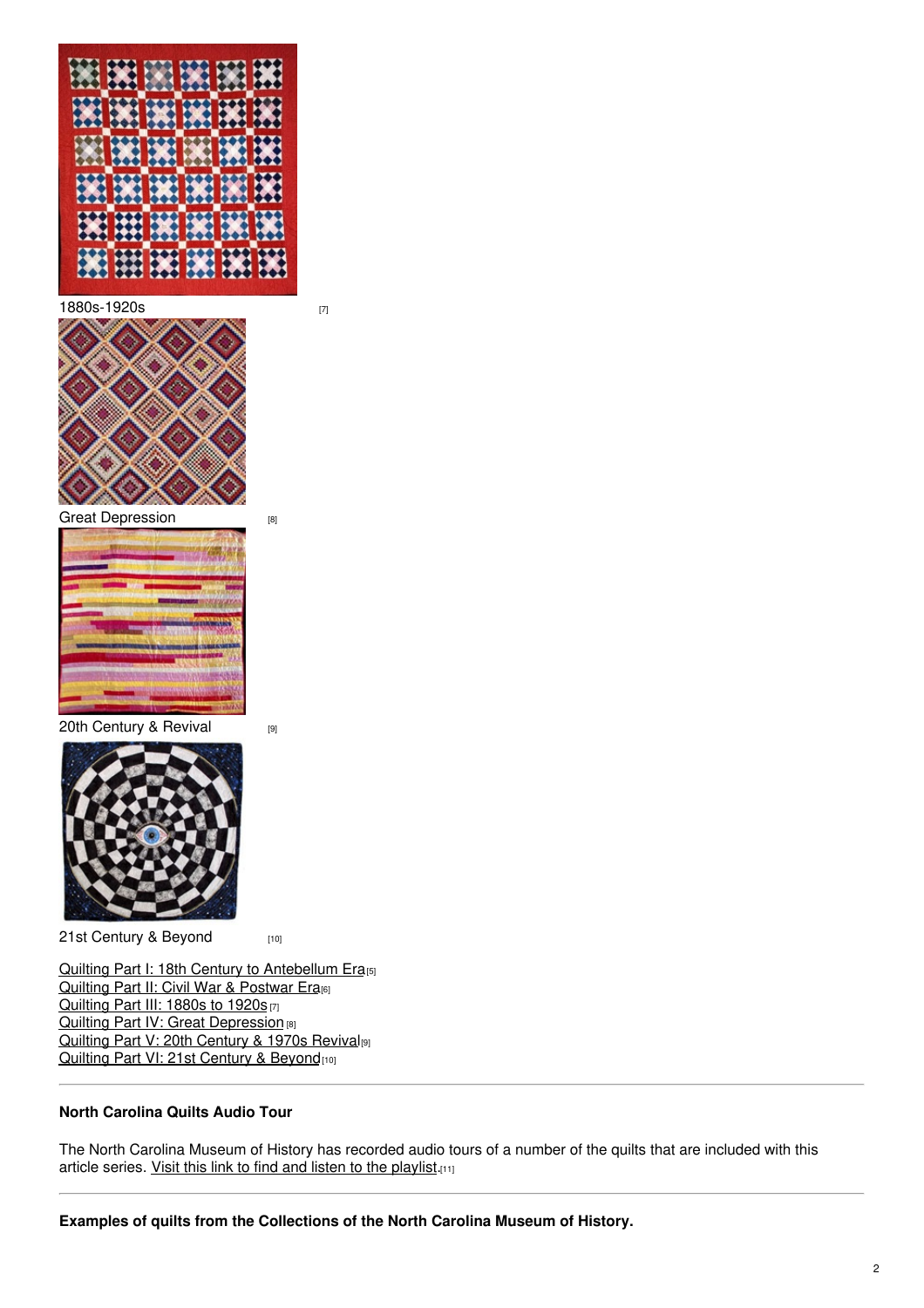

Quilt made from flannel tobacco inserts from the American Tobacco Company (foreign flags and Indian blankets). Durham County, North Carolina, 1915. Collection of the North Carolina Museum of History, April 2015.

Keep reading >>Quilting Part I: 18th Century to [Antebellum](https://ncpedia.org/quilting-part-i-18th-century) Era[5]

### **Educator Resources:**

Grades K-8: <https://www.ncpedia.org/north-carolina-quilts-k-8> [3]

Grade 8: Creating a Civil Rights Quilt. North Carolina Civic Education [Consortium.https://k12database.unc.edu/wp](https://k12database.unc.edu/wp-content/uploads/sites/31/2012/04/CivilRightsQuilt.pdf)content/uploads/sites/31/2012/04/CivilRig... [13]

#### **References:**

Abrahams, Ethel Ewert and Rachel K. Pannabecker. "'Better Choose Me': Addictions to Tobacco, Collecting, and Quilting, 1880–1920." *Uncoverings* 21 (2000) : 79–105.

Baumgarten, Linda and Kimberly Smith Ivey. *Four Centuries of Quilts: The Colonial Williamsburg Collection.*New Haven: Yale University Press, 2014.

Brackman, Barbara, comp. *Encyclopedia of Pieced Quilt Patterns*. Paducah, KY: American Quilter's Society, 1993.

Ducey, Carolyn. *Chintz Appliqué: From Imitation to Icon.*Lincoln, NE: International Quilt Study Center & Museum, 2008.

Jones, Lu Ann. *Mama Learned Us to Work.* Chapel Hill: University of North Carolina Press, 2002.

Kiracofe, Roderick. *The American Quilt: A History of Cloth and Comfort 1750–1950.*New York: Clarkson Potter, 1993.

McDonald, Mary Anne. "Symbols from Ribbons: Afro-American Funeral-Ribbon Quilts in Chatham County, North Carolina." In *Arts in Earnest: North Carolina Folklife*, edited by Daniel W. Patterson and Charles G. Zugg, 164–178. Durham: Duke University Press, 1990.

Miller, Karin. Perils of the Birth Canal. June 1, 2014. From Quilt Alliance, Inspired By. Published in*The Quilt Index,* [http://www.quiltindex.org/fulldisplay.php?kid=](http://www.quiltindex.org/fulldisplay.php?kid=1-6-2EC) 1-6-2EC [14]. Accessed: 02/27/2015

Milspaw, Yvonne J. "Regional Style in Quilt Design."*The Journal of American Folklore* 110, no. 438 (Autumn, 1997) : 363–390.

Orlofsky, Patsy and Myron. *Quilts in America.* New York: McGraw-Hill, 1974.

Roberson, Ruth Haislip, ed. *North Carolina Quilts*. Chapel Hill: University of North Carolina Press, 1988.

Roberts, Elise Schebler. *The Quilt: A History and Celebration of an American Art Form.*St. Paul: Voyageur Press, 2007.

Shaw, Robert. *American Quilts: The Democratic Art.* Updated Edition. New York: Sterling, 2014.

#### **Additional Resources:**

History of the North Carolina Quilt Project, the Quilt Index.<http://www.quiltindex.org/contributor.php?kid=4B-BF-0> [15]